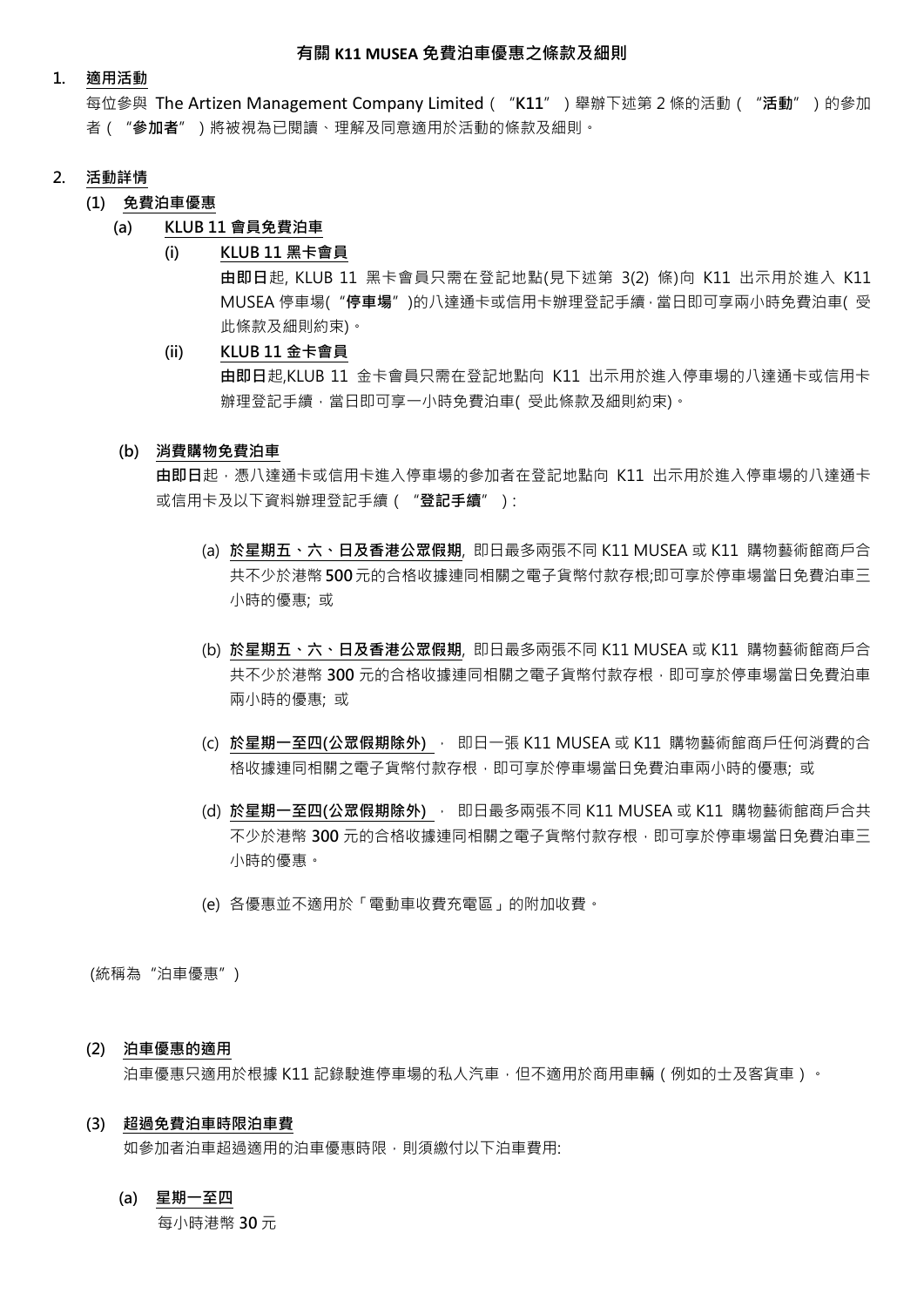# **(b) 星期五、六、日及香港公眾假期**

每小時港幣 **38** 元

#### **3. 適用於活動的特別條款及細則**

- **(1) 定義**
	- **(a) 合格收據**

"**合格收據**"是指 K11 MUSEA 及/或 K11 購物藝術館之商戶於辦理登記手續之日就合格交易發出的機印 收據正本一張。K11 不接受任何影印或手寫的收據。K11 有權拒絕接受任何 K11 懷疑是無效的、偽造的 或虛假交易產生等原因的收據,且毋須作出任何解釋。

**(b) 合格交易**

"合格交易"是指任何人與 K11 MUSEA 及/或 K11 購物藝術館的商戶以雷子貨幣付款的交易, 但不包括 以下任何一項:

- (a) 購買任何種類的會籍 (購買 K11 MUSEA PURE Fitness 任何會籍 除外);
- (b) 購買預付產品、現金券、禮品卡或優惠券、儲值卡或預付卡;
- (c) 購買表演/活 動/展覽入場券;
- (d) 使用 K Dollar 及/或 K11 電子或實體禮券進行支付;
- (e) 為八達通卡、儲值卡或預付卡增值;
- (f) 貨幣兌換;
- (g) 在凱悅酒店、K11 ARTUS 、K11 ATELIER (包括 Victoria Dockside 及 King's Road)和香港瑰 麗酒店進行的任何交易;
- (h) 在 Victoria Playpark、 D Mind & the Prince 和欣圖軒進行的任何交易;
- (i) 任何銀行交易;
- (j) 慈善捐款;
- (k) 任何帳單支付 (包括但不限於電訊或公用事業帳單支付 ) ;
- (l) K11 Kulture Academy 所提供的網上課程;
- (m) 在 K11 ESHOP、「K11 HK」流動應用程式內食品訂購及 K11 MUSEA 商戶的網上購物平台進行 的任何交易;及
- (n) 會員與任何商戶之間由 K 11 不時指定的任何其他交易(不論事先通知與否)。

## **(c) 電子貨幣**

"電子貨幣" 指信用卡、借記卡、Android Pay﹑Apple Pay﹑Samsung Pay﹑WeChat Pay﹑易辦事﹑ 拍住賞﹑支付寶﹑銀聯閃付的支付憑據及八達通卡簽賬。

#### **(d) 其他條款及細則**

參加者必須嚴格遵守關於使用停車場之所有其他條款及細則。

# **(2) 登記地點**

- **(a)** 禮賓部 或 KLUB 11 禮賓尊區 登記手續須於上午 10 時至晚上 10 時於、B2 層及地下之禮賓部、或任何 K11 不時指定的櫃檯進行。
- **(b)** 「K11 HK」流動應用程式 登記手續可於任何時間經由「K11 HK」流動應用程式進行。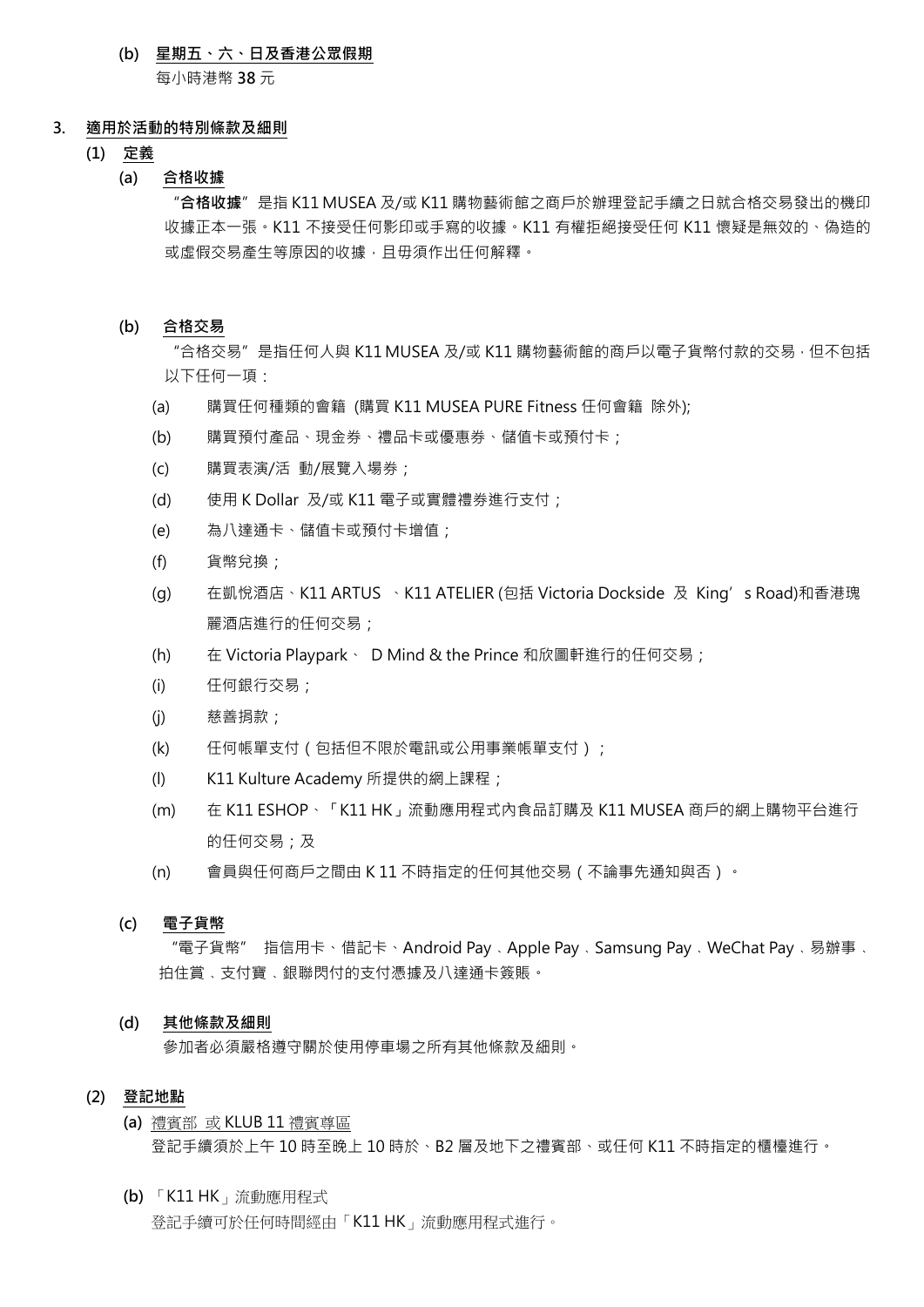# **(3) 複製合格收據**

K11 有權將每張提交予 K11 以辦理登記手續的合格收據複製成電子版本,並保留該電子版本用於審計目的。

### **(4) 於合格收據上做標記**

K11 有權於每張提交予 K11 以辦理登記手續的合格收據上做標記。該等已標記的合格收據不可再次用於辦理登 記手續或在 K11 MUSEA 的其他推廣活動中換領任何其他禮品或優惠。

# **(5) 核實身份**

每位 KLUB 11 金卡/黑卡於辦理登記手續時須出示其有效之電子會員卡,以核實身份。

## **(6) 租戶職員**

K11 購物藝術館及 K11 MUSEA 租戶之職員不可享用免費泊車優惠。

# **(7) 不可兌換**

泊車優惠不可兌換現金或其他禮品。

# **(8) 取消交易**

無論任何原因,若與用於辦理登記手續的合格收據相關的任何一項交易隨後被取消或撤銷,並導致合格收據上 的總金額不足辦理登記手續的相應金額,參加者應當就其所享的泊車優惠向 K11 支付相應的泊車費用。有關商 戶在該參加者向 K11 支付相應的泊車費用之前,有權拒絕向其返還任何款項。

# **(9) 終止活動**

K11 有權隨時終止或取消活動,而毋須事先通知。

# **4. 適用於活動的一般條款及細則**

**(1) 修改**

K11 有權隨時修改本條款及細則,而毋須事先通知。

# **(2) 解釋**

本條款及細則的解釋權歸 K11。如有任何爭議,以 K11 對相關方作出的最終決定為準。

## **(3) 以英文版本為準**

本條款及細則的中文版本僅供參考,若英文版本與中文版本的規定不一致,以英文版本為準。

### **(4) 適用法律**

本條款及細則受香港特別行政區法律管轄。

The Artizen Management Company Limited 於 2022 年 5 月 31 日發佈。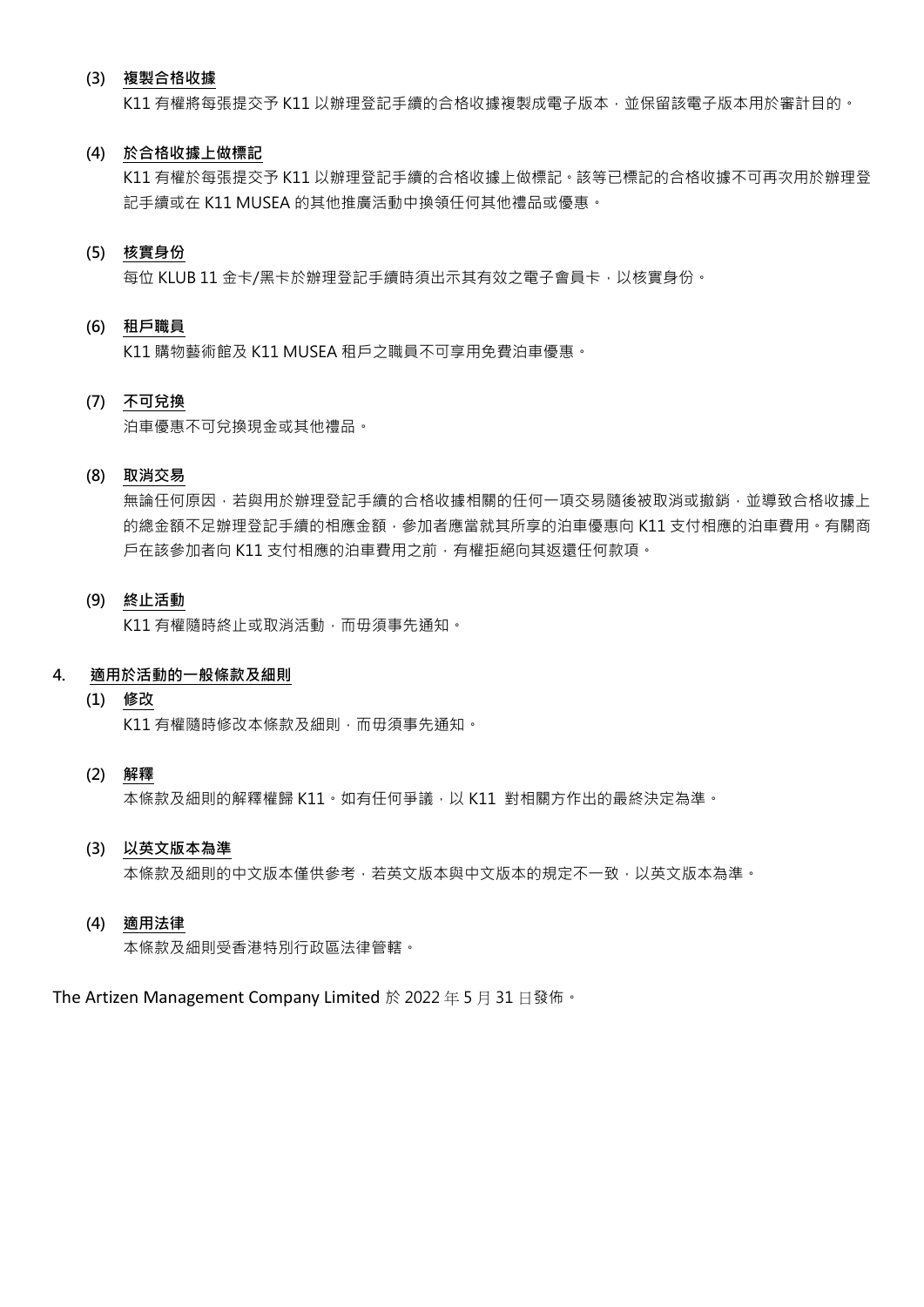# **TERMS AND CONDITIONS IN RESPECT OF K11 MUSEA FREE PARKING OFFER**

# **1. Applicable Activity**

By participating in the activity organized by The Artizen Management Company Limited ("**K11**") as set out in clause 2 below (the "**Activity**"), each participant (the "**Participant**") is deemed to have read, understood and agreed to the terms and conditions applicable to the Activity.

# **2. The Details of the Activity**

# **(1) Free Parking at K11 MUSEA**

# **(a) Free Parking By Registration**

(i) KLUB 11 Black Card Members

Starting from today, a Participant who is also a KLUB 11 Black Card Member can register for and enjoy two hours of free parking by presenting on the same day the Octopus card or credit card used for entering K11 MUSEA Car Park (the "**Car Park**") to the Place of Registration (as defined hereunder in Clause 3(2) below), subject to these Terms and Conditions.

## (ii) KLUB 11 Gold Card Members

Starting from today, a Participant who is also a KLUB 11 Gold Card Member can register for and enjoy one hour of free parking by presenting on the same day the Octopus card or credit card used for entering the Car Park to the Place of Registration, subject to these Terms and Conditions.

# **(b) Free Parking By Spending**

Starting from today, a Participant who uses Octopus card or credit card to enter the Car Park and presents the Octopus card or credit card used for entering the Car Park and the following materials to the Place of Registration (the "**Registration**"):

(a) **for Fridays, Saturdays, Sundays and Public Holidays**, no more than two Eligible Receipts from different merchants of K11 MUSEA or K11 Art Mall with a total amount of not less than HK\$500 with the corresponding Electronic Payment slip(s). Can register for **three** hours of free parking in the Car Park on the same day; or

(b) **for Fridays, Saturdays, Sundays and Public Holidays**, no more than two Eligible Receipts from different merchants of K11 MUSEA or K11 Art Mall with a total amount of not less than HK\$300 with the corresponding Electronic Payment slip(s) can register for **two** hours of free parking in the Car Park on the same day; or

( c ) **from Monday to Thursday (except Public Holidays),** an Eligible Receipt issued by merchants of K11 MUSEA or K11 Art Mall of any spending amount with the corresponding Electronic Payment slip(s) can register for **two** hours of free parking in the Car Park on the same day; or

( d ) **from Monday to Thursday (except Public Holidays),** no more than two Eligible Receipts from different merchants of K11 MUSEA or K11 Art Mall with a total amount of not less than HK\$300 with the corresponding Electronic Payment slip(s). Can register for **three** hours of free parking in the Car Park on the same day.

(e) Privilege(s) is/are not applicable to additional charge of "Paid EV Parking Zone".

(collectively referred as the "**Free Parking Offers**".)

## **(2) Private Cars Only**

The Free Parking Offers are applicable only to private cars that enter the Car Park according to K11's time records, but are inapplicable to any commercial vehicles (e.g. taxis and vans).

## **(3) Overtime Parking**

A Participant whose parking duration exceeds the time limit of the applicable Free Parking Offers shall pay the following hourly parking fee: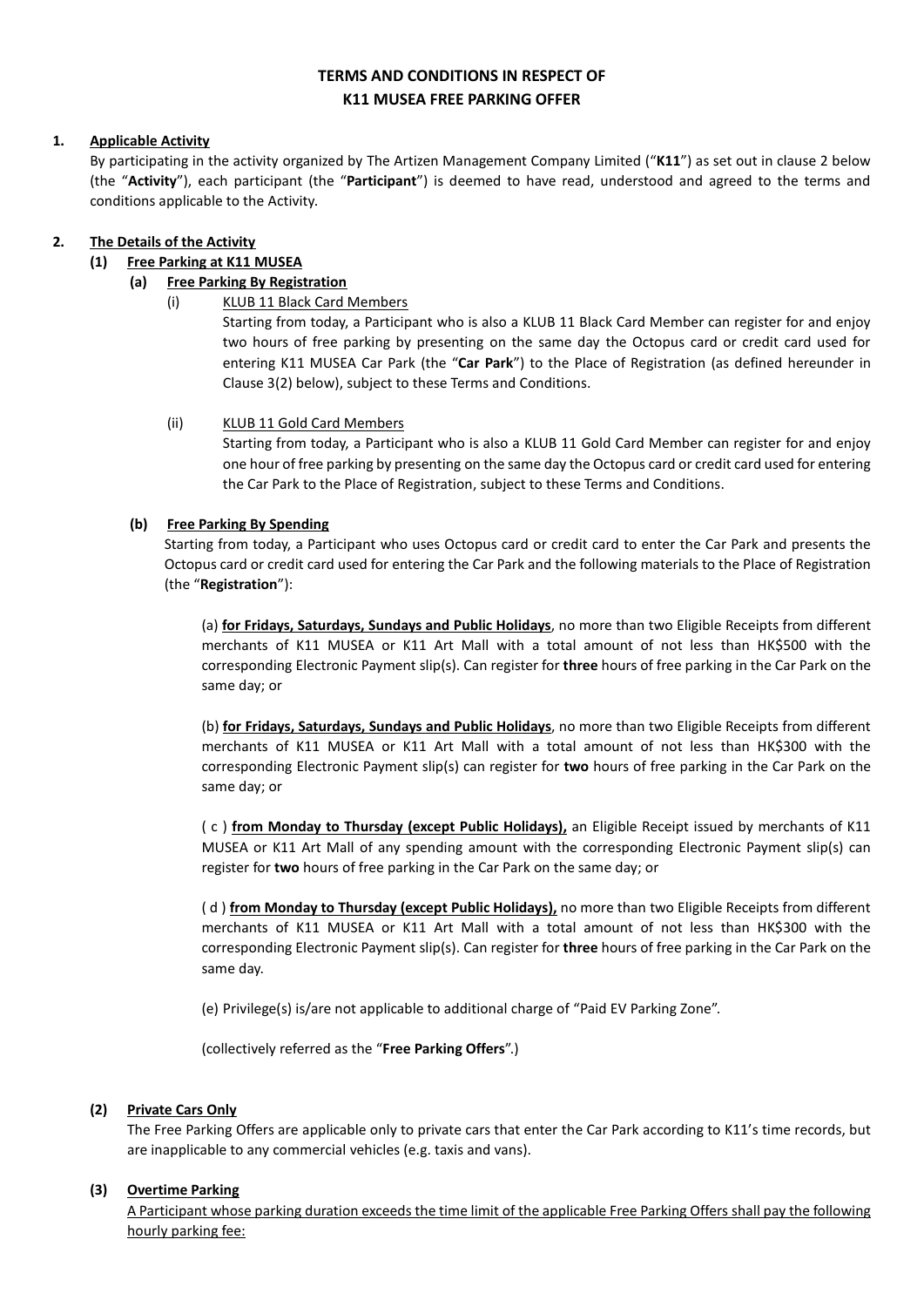**(a) Mondays to Thursdays**

HK\$30 per hour.

**(b) Fridays, Saturdays, Sundays and Hong Kong Public Holidays** HK\$38 per hour.

# **3. Special Terms and Conditions applicable to the Activity**

- **(1) Terms Used**
	- **(a)** Eligible Receipt

"**Eligible Receipt**" means an original machine-printed receipt issued by a merchant in K11 MUSEA and /or K11 Art Mall on the day of the Registration for an Eligible Transaction. K11 does not accept any photocopies or handwritten receipts and reserves the right not to accept any receipts that K11 suspects to be invalid, forged, issued not for genuine transactions or on other grounds without any explanation.

**(b)** Eligible Transaction

"**Eligible Transaction**" means a consumer transaction paid by Electronic Payment between a Participant and a merchant at K11 MUSEA and / or K11 Art Mall but excludes:

- (a) Purchase of any kinds of membership(s) (except purchase of any membership at PURE Fitness at K11 MUSEA);
- (b) Purchase of pre-paid items, cash vouchers, gift cards or coupons, stored value cards or pre-paid cards ;
- (c) Purchase of show/event/exhibition tickets;
- (d) Payments using K Dollars and/or K11 physical or electronic gift vouchers;
- (e) Adding value to Octopus cards, stored value cards or pre-paid cards;
- (f) Currency exchange;
- (g) Any transactions at Hyatt Regency Hotel, K11 ARTUS, K11 ATELIER (including Victoria Dockside & King's Road) and Rosewood Hong Kong;
- (h) Any transactions at Victoria Playpark, D Mind & the Prince and Yan Toh Heen;
- (i) Any bank transactions;
- (j) Charity donations;
- (k) Any bill payment (including but not limited to payment of telecommunication or utility bills);
- (l) Any online course provided by K11 Kulture Academy; and
- (m) Any transactions on K11 ESHOP, Food Ordering via 'K11 HK' Mobile App or any online platform of any merchants of K11 MUSEA; and
- (n) Any other transactions between the Member and any merchant as specified by K11 from time to time (with or without prior notice).

# **(c)** Electronic Payment

"Electronic Payment" means transaction by credit cards, debit cards, Android Pay, Apple Pay, EPS, Samsung Pay, WeChat Pay, Tap & Go, Alipay payment slip, Quick Pass and Octopus cards.

# **(d)** Other Terms and Conditions

The Participants shall strictly comply with all the other terms and conditions applicable to the Car Park.

# **(2) Place of Registration**

# **(a) Koncierge or KLUB 11 Koncierge**

The Registration shall take place from 10:00am to 22:00pm at the Koncierge, B2/F and G/F, K11 MUSEA or such other counter(s) as K11 may designate from time to time .

**(b) "K11 HK" Mobile App**

The Registration can be taken place via the "K11 HK" Mobile App at any time.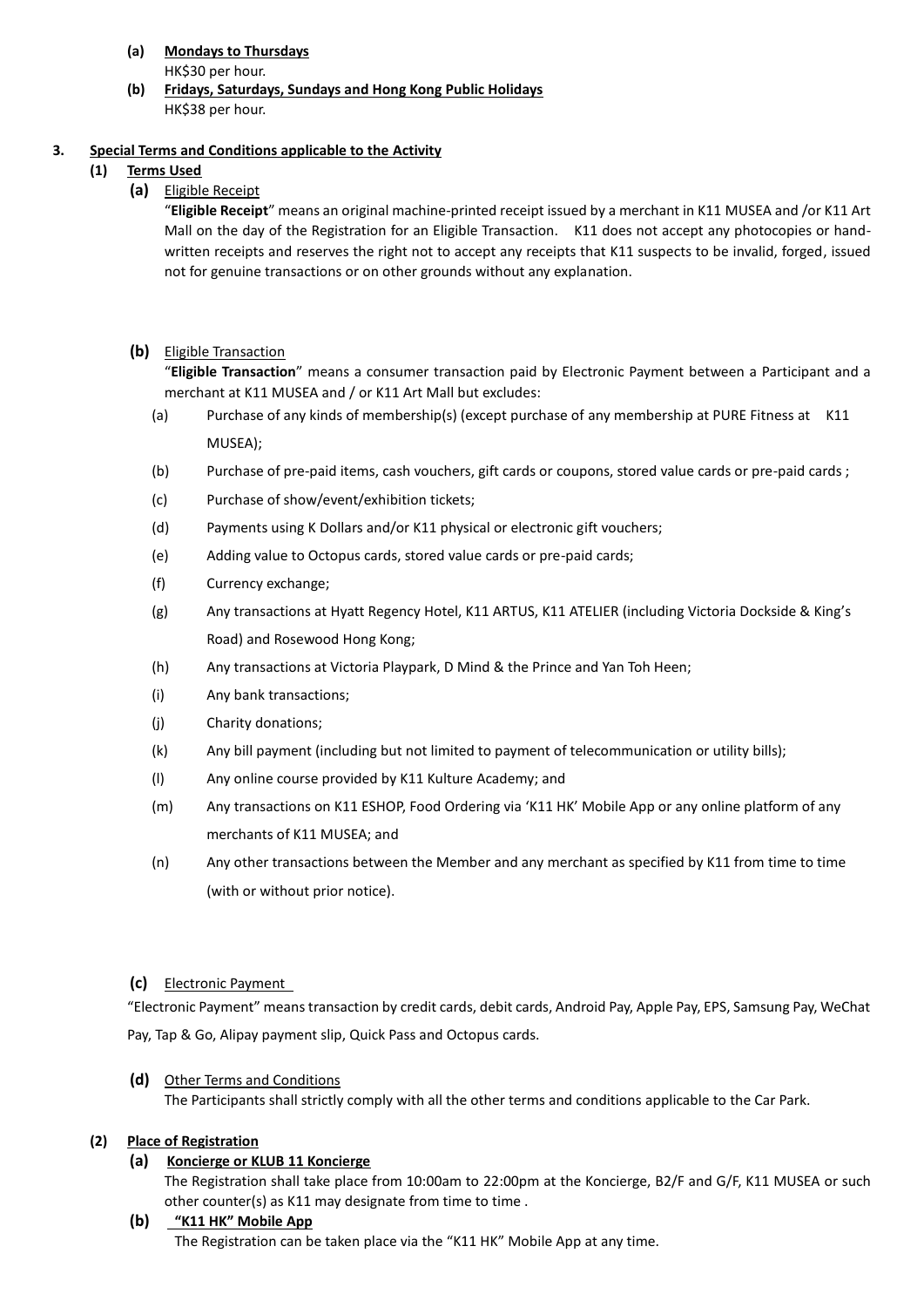# **(3) Copying Eligible Receipts**

K11 has the right to make an electronic copy of any Eligible Receipt presented to K11 for Registration and to keep the electronic copies for audit purposes.

# **(4) Marking on Receipts**

K11 has the right to mark on any Eligible Receipt presented to K11 for Registration. The Eligible Receipt marked by K11 cannot be used for any further Registration or redeeming any gifts or privileges in other promotional activities being held in K11 MUSEA.

# **(5) Verification of Identity**

A KLUB 11 Gold/ Black Card Member shall present his or her valid e-membership card for inspection at the time of the Registration.

# **(6) Staff of Tenant**

Staff of tenants of K11 MUSEA and K11 Art Mall are not eligible to enjoy the Free Parking Offers.

# **(7) No Exchange**

The Free Parking Offers cannot be exchanged for cash or other gifts.

# **(8) Cancelled Transactions**

If any one of the transactions relating to the receipt used for the Registration is subsequently cancelled or revoked for whatever reasons, and the actual spending amount under the Eligible Receipt falls below the requisite amount for the Registration, such Participant is required to pay the relevant parking fee to K11. Before the Participant has paid the parking fee to K11, the relevant merchant is entitled to refuse any refund to the Participant.

# **(9) Power to Terminate**

K11 is entitled to terminate or cancel the Activity at any time without any prior notice.

## **4. General Terms and Conditions applicable to the Activity**

## **(1) Amendment**

K11 has the right to amend any Terms and Conditions at any time without any prior notice.

## **(2) Interpretation**

K11 has the right to interpret these Terms and Conditions. In case of disputes, the decision of K11 shall be final and binding on all parties concerned.

## **(3) English Version Prevails**

The Chinese version of these Terms and Conditions isfor reference only. In case of discrepancies between the provisions of the English version and the Chinese version, the English version shall prevail.

## **(4) Governing Laws**

These Terms and Conditions shall be governed by the laws of Hong Kong Special Administrative Region.

Issued by The Artizen Management Company Limited on 31 May 2022.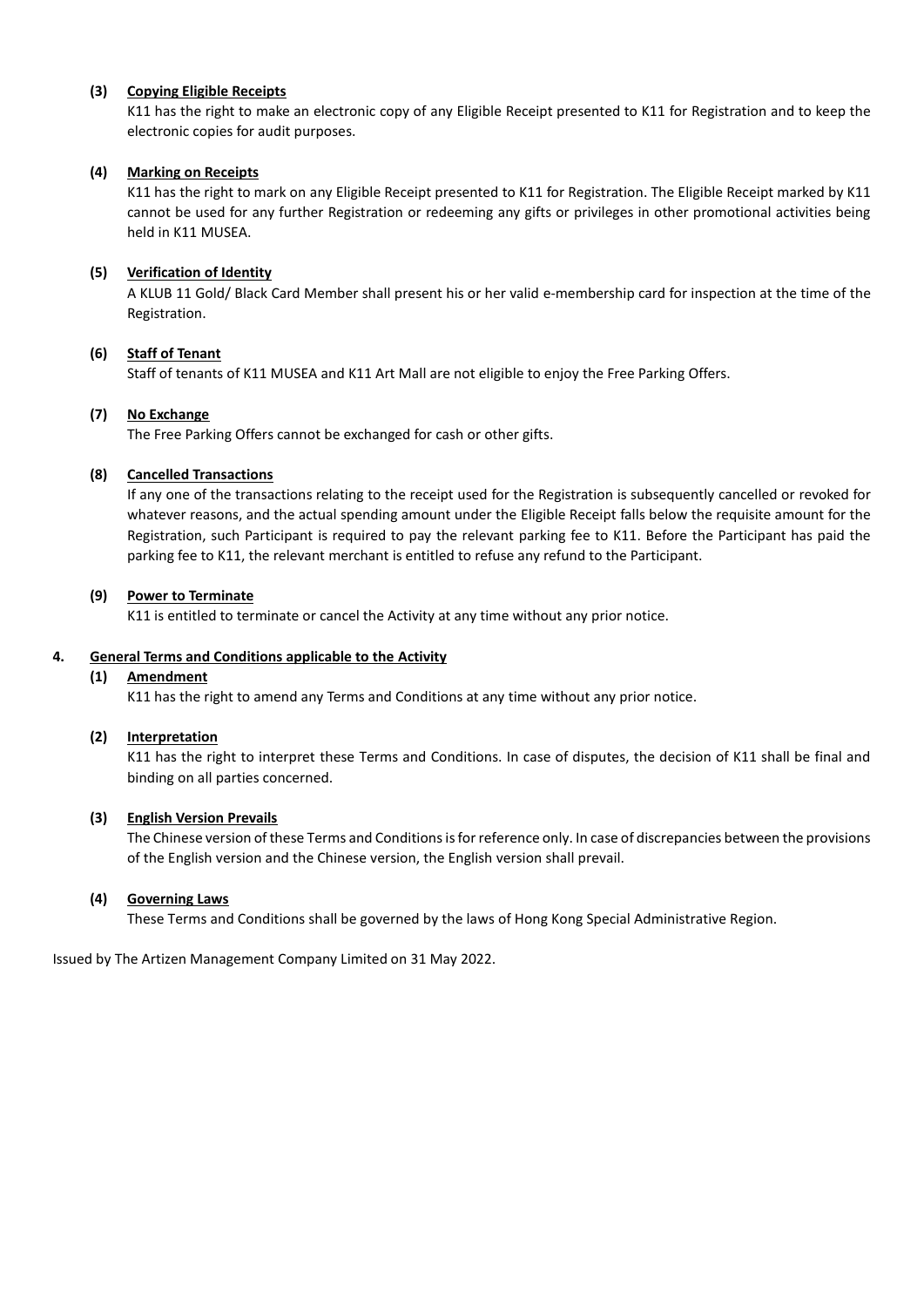# **有关 K11 MUSEA 免费泊车优惠之条款及细则**

# **5. 适用活动**

每位参与 The Artizen Management Company Limited ( "K11" )举办下述第 2 条的活动( "活动")的参加者( "参 加者")将被视为已阅读、理解及同意适用于活动的条款及细则。

## **6. 活動詳情**

## **(1) 免费泊车优惠**

#### **(a) KLUB 11 会员免费泊车**

#### **(i) KLUB 11 黑卡会员**

由即日起,KLUB 11 黑卡会员只需在登记地点 (见下述第 3 ( 2 ) 条 ) 向 K11 出示用于进入 K11 MUSEA 停车场 ("停车场") 的八达通卡或信用卡办理登记手续,当日即可享两小时免费泊车 ( 受 此条款及细则约束)

## **(ii) KLUB 11 金卡会员**

由即日起,KLUB 11 金卡会员只需在登记地点向 K11 出示用于进入停车场的八达通卡或信用卡办 理登记手续,当日即可享一小时免费泊车(受此条款及细则约束)。

#### **(b) 消费购物免费泊车**

由即日起,凭八达通卡或信用卡进入停车场的参加者在登记地点向 K11 出示用于进入停车场的八达通卡 或信用卡及以下资料办理登记手续("登记手续"):

(a) **于星期五、六、日及香港公众假期,** 即日最多两张不同 K11 MUSEA 或 K11 购物艺术馆商户合 共不少于港币 500 元的合格收据连同相关之电子货币付款存根,即可享于停车场当日免费泊车三小 时的优惠; 或

(b**) 于星期五、六、日及香港公众假期,** 即日最多两张不同 K11 MUSEA 或 K11 购物艺术馆商户合 共不少于港币 300 元的合格收据连同相关之电子货币付款存根,即可享于停车场当日免费泊车两小 时的优惠; 或

(c ) **于星期一至四(公众假期除外),**即日至少一張 K11 MUSEA 或 K11 购物艺术馆商戶任何消費 的合格收据连同相关之电子货币付款存根,即可享于停车场当日免费泊车兩小时的优惠; 或

(d) **于星期一至四(公众假期除外),** 即日最多两张不同 K11 MUSEA 或 K11 购物艺术馆商户合共 不少于港币 300 元的合格收据连同相关之电子货币付款存根,即可享于停车场当日免费泊车三小时 的优惠。

(e) 各优惠并不适用于「电动车收费充电区」的附加收费。

(統稱為"泊车优惠")

### **(2) 泊车优惠的适用**

泊车优惠只适用于根据 K11 记录驶进停车场的私人汽车,但不适用于商用车辆(例如的士及客货车)。

#### (3) **超过免费泊车时限泊车费**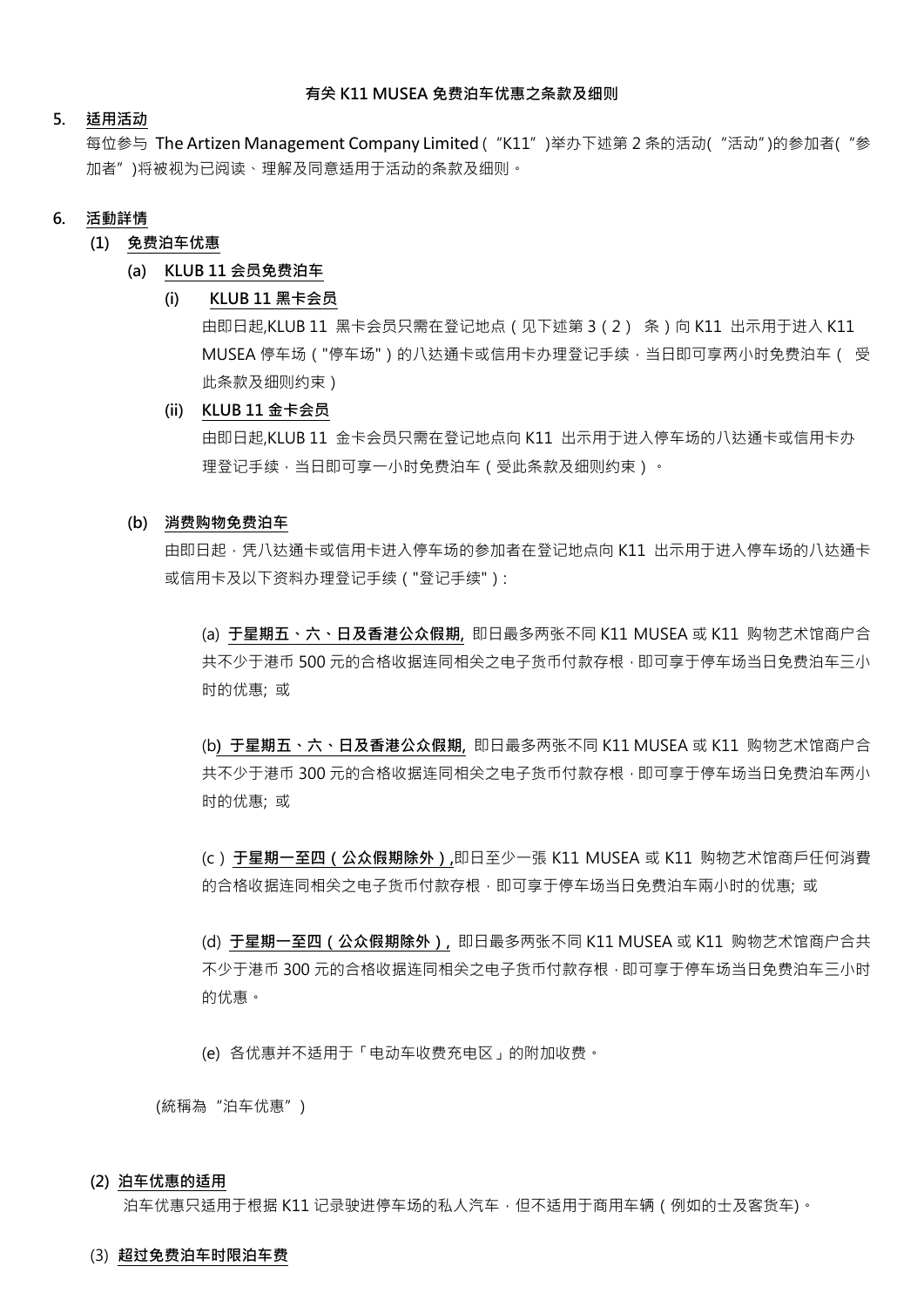如参加者泊车超过适用的泊车优惠时限,则须缴付以下泊车费用;

- **(c) 星期一至四** 每小时港币 30 元
- **(d) 星期五、六、日及香港公众假期** 每小时港币 38 元
- **7. 适用于活动的特别条款及细则**

**定义**

#### **(e) 合格收据**

"合格收据"是指 K11 MUSEA 及/或 K11 购物艺术馆之商户于办理登记手续之日就合格交易发出的机印 收据正本一张。 K11 不接受任何影印或手写的收据。 K11 有权拒绝接受任何 K11 怀疑是无效的、伪造 的或虚假交易产生等原因的收据,且毋须作出任何解释。

# **(f) 合格交易**

合格交易"是指任何人与 K11 MUSEA 及/或 K11 购物艺术馆的商户以电子货币付款的交易,但不包括以 下任何一项:

- (a) 购买任何种类的会籍(购买 K11 MUSEA PURE Fitness 任何会籍除外);
- (b) 购买预付产品、现金券、礼品卡或优惠券、储值卡或预付卡;
- (c) 购买表演/活 动/展览入场券;
- (d) 使用 K Dollar 及/或 K11 电子或实体礼券进行支付;
- (e) 为八达通卡、储值卡或预付卡增值;
- (f) 货币兑换;
- (g) 在凯悦酒店、K11 ARTUS 、K11 ATELIER (包括 Victoria Dockside 及 King's Road)和香港瑰丽 酒店进行的任何交易;
- (h) 在 Victoria Playpark、 D Mind & the Prince、和欣图轩进行的任何交易;
- (i) 任何银行交易;
- (j) 慈善捐款;
- (k) 任何账单支付(包括但不限于电讯或公用事业账单支付); 及
- (l) K11 Kulture Academy 所提供的网上课程;
- (m) 在 K11 ESHOP、「K11 HK」流动应用程序内食品订购及 K11 MUSEA 商户的网上购物平台进行的任 何交易; 及
- (n) 会员与任何商户之间由 K11 不时指定的任何其他交易(不论事先通知与否)。

# **(g) 电子货币**

"电子货币" 指信用卡、借记卡、Android Pay, Apple Pay, Samsung Pay, WeChat Pay, 易办事,拍 住赏,支付宝,银联闪付的支付凭据及八达通卡签账。

#### **(h) 其他条款及细则**

参加者必须严格遵守关于使用停车场之所有其他条款及细则。

#### **(2) 登记时间及地点**

## **(c) 礼宾部 或 KLUB 11 礼宾尊区**

登记手续须于上午 10 时至晚上 10 时于 K11 MUSEA B2 层及地下之礼宾部、或任何 K11 不时指定的柜台 进行。

## **(d) 「K11 HK」流动应用程序**

顾客可于任何时间经由「K11 HK」流动应用程序登记。